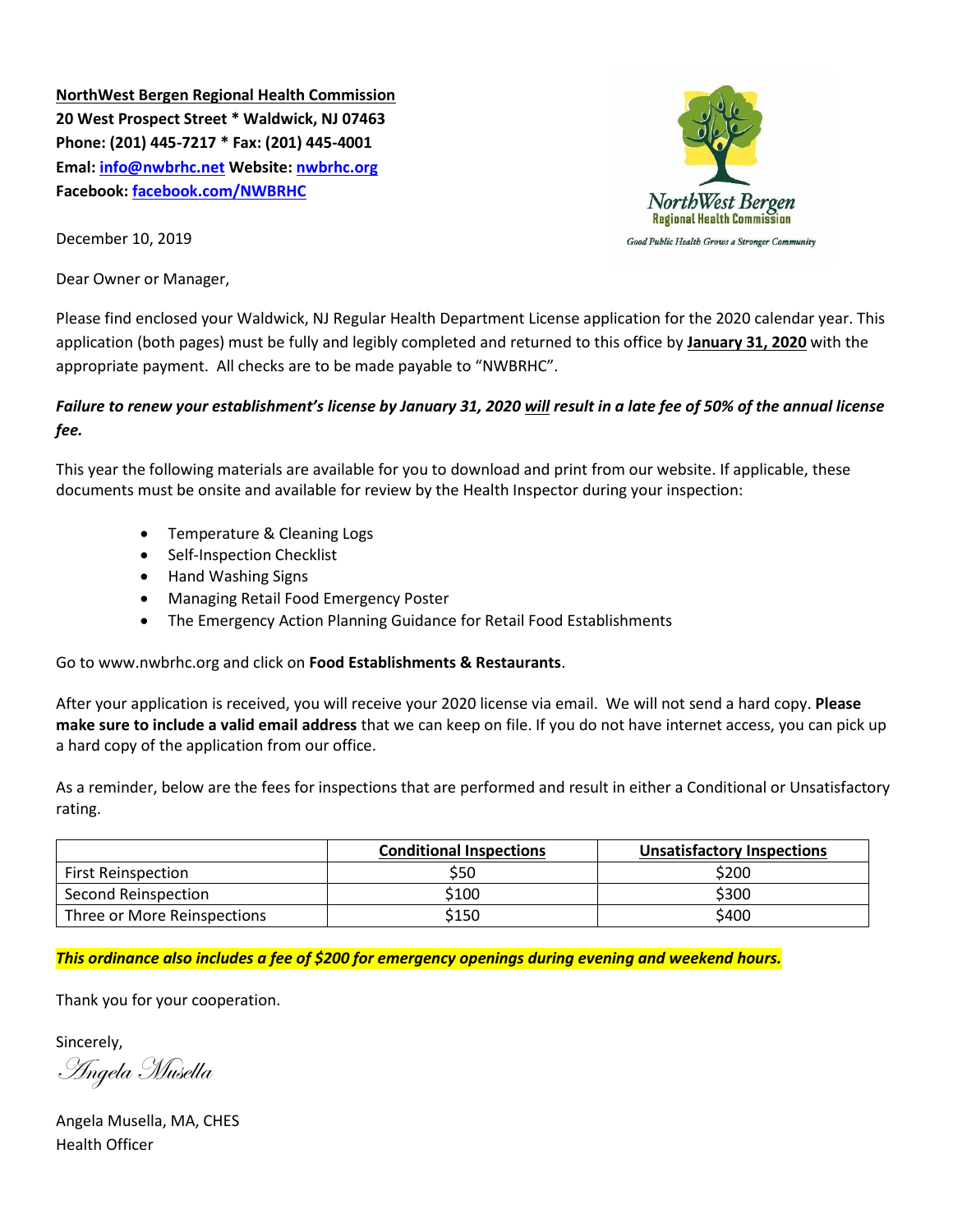**NorthWest Bergen Regional Health Commission 20 West Prospect Street \* Waldwick, NJ 07463 Phone: (201) 445-7217 \* Fax: (201) 445-4001 Emal: [info@nwbrhc.net](mailto:info@nwbrhc.net) Website: [www.nwbrhc.org](http://www.nwbrhc.org/) Facebook: [www.facebook.com/NWBRHC](http://www.facebook.com/NWBRHC)**



### **2020 Regular Health Department License Application for Waldwick**

- 1. Filing of this application does NOT authorize the applicant to start operating; the application MUST be approved by the Health Department and a license MUST be issued. ALL information must be filled out.
- 2. The license will expire on December 31, 2020.
- 3. The operator and employees must observe ALL applicable codes, ordinances, rules and regulations of the Local Health Department and the NJ State Department of Health; and is subject to and must cooperate with periodic inspections.
- 4. All licenses are due by January 31<sup>st</sup>, 2020. A late charge of 50% of the total fee will be added to your total amount due. (Ex: A Bakery that is late will owe the \$200 fee + \$100 late fee = \$300)

#### **Type of License & Fees**

| Animals (Cattle/Horse) \$100       | Animals (Poultry/Pigeons) \$35               | Animals (Small, 2 or more) \$50    |  |
|------------------------------------|----------------------------------------------|------------------------------------|--|
| Bakery \$200                       | Boarding House/Room \$300                    | Catering Truck \$150               |  |
| House of Worship \$0               | Day Camp \$0                                 | Deli \$200                         |  |
| Health Spa/Exercise Facility \$200 | Ice Cream Truck \$100                        | Pet Shop/Kennel (1-10 Dogs) \$150  |  |
| Kennel (11+ Dogs) \$300            | Massage Place \$300                          | Maternity Home \$300               |  |
| Milk Truck \$100                   | Miscellaneous Retail Food \$200              | Nursery/Day Care \$200             |  |
| Nursing/Convalescent Home \$400    | Non-Profit Organization or Borough           | Pre-Packaged Foods & Beverages     |  |
|                                    | Facility \$0                                 | \$100                              |  |
| Restaurant, 1-50 Seating Capacity  | Restaurant, 51+ Seating Capacity             | School with Cafeteria \$300        |  |
| \$150                              | \$300                                        |                                    |  |
| School Without Cafeteria \$100.00  | Supermarket \$800                            | Swimming Pool/Spa (Seasonal) \$200 |  |
| Swimming Pool/Spa (All Year) \$400 | Vending Devices \$50.00 (for first)<br>Other |                                    |  |
|                                    | \$25.00 (every additional)                   | (Please contact NWBRHC for fees)   |  |

### **I/We herewith, am/are applying for a REGULAR HEALTH DEPARTMENT LICENSE FOR 2020**

| Type of License: Type of License:                                                                                                                                                                                              | Fee: _________________________                 |                                |
|--------------------------------------------------------------------------------------------------------------------------------------------------------------------------------------------------------------------------------|------------------------------------------------|--------------------------------|
| Business/Trade Name: Name and Separate and Separate and Separate and Separate and Separate and Separate and Separate and Separate and Separate and Separate and Separate and Separate and Separate and Separate and Separate a | New/Renewal (Circle one)                       |                                |
|                                                                                                                                                                                                                                | Town: _____________________                    | Zip Code:_____________________ |
| Contact Person: The Contact Person:                                                                                                                                                                                            |                                                |                                |
|                                                                                                                                                                                                                                | Fax Number: <u>___________________________</u> |                                |
| Email Address:                                                                                                                                                                                                                 | Website:                                       |                                |